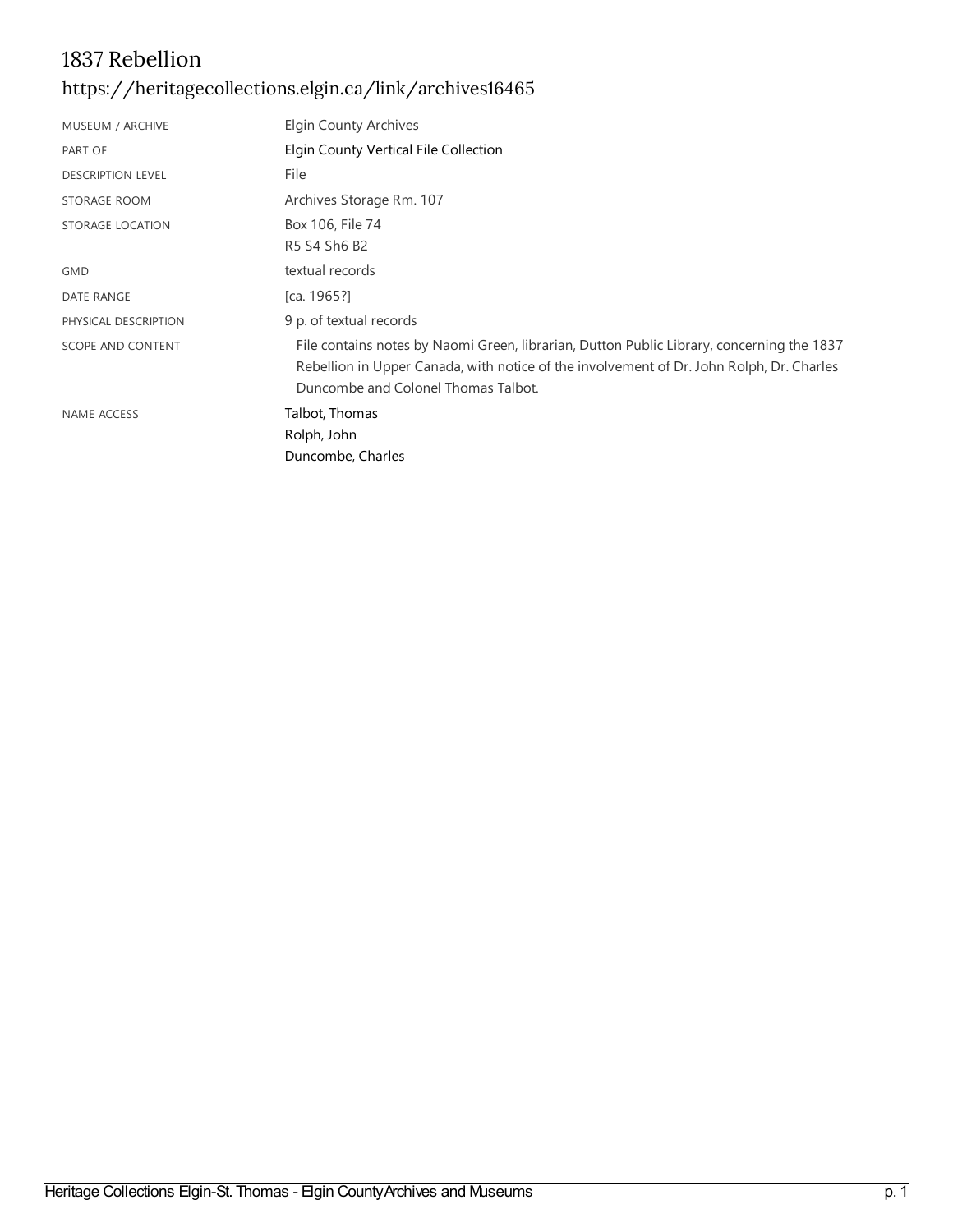# "Agricultural Analysis of Elgin County" <https://heritagecollections.elgin.ca/link/archives6187>

| MUSEUM / ARCHIVE         | <b>Elgin County Archives</b>                                                                                                                                                                                                                                      |
|--------------------------|-------------------------------------------------------------------------------------------------------------------------------------------------------------------------------------------------------------------------------------------------------------------|
| PART OF                  | Elgin County Vertical File Collection                                                                                                                                                                                                                             |
| <b>DESCRIPTION LEVEL</b> | File                                                                                                                                                                                                                                                              |
| <b>STORAGE ROOM</b>      | Archives Storage Rm. 107                                                                                                                                                                                                                                          |
| <b>STORAGE LOCATION</b>  | Box 43, File 15<br>R5 S6 Sh6 B2                                                                                                                                                                                                                                   |
| <b>DATE RANGE</b>        | 1930                                                                                                                                                                                                                                                              |
| <b>SCOPE AND CONTENT</b> | Prepared in 1930 by F.S. Thomas, Agricultural Representative, and J.A. Charlton, Assistant<br>Representative.<br>An overview of the climate, soils, topography, demography, and market conditions of Elgin<br>County.<br>Includes map of Elgin County soil types. |

#### Documents



ECVF\_B43\_F15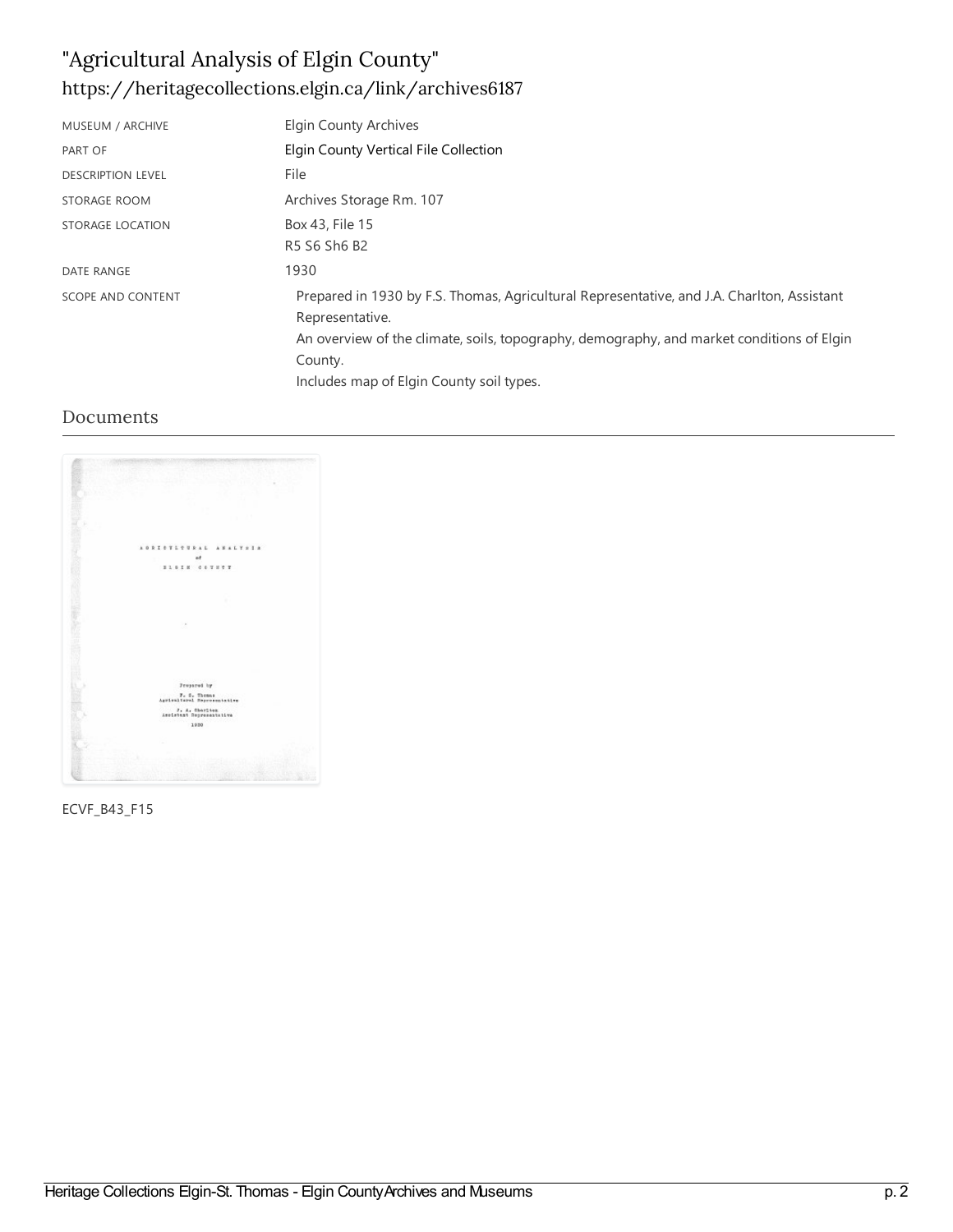#### "A Lawyer Looks at Local History and Genealogy with Maps" by Duncan C. McKillop <https://heritagecollections.elgin.ca/link/archives170953>

| MUSEUM / ARCHIVE         | Elgin County Archives                                                                                                                                                                                                                                                                                                                                                                                                            |
|--------------------------|----------------------------------------------------------------------------------------------------------------------------------------------------------------------------------------------------------------------------------------------------------------------------------------------------------------------------------------------------------------------------------------------------------------------------------|
| PART OF                  | Duncan C. McKillop Collection                                                                                                                                                                                                                                                                                                                                                                                                    |
| <b>DESCRIPTION LEVEL</b> | Item                                                                                                                                                                                                                                                                                                                                                                                                                             |
| <b>ACCESSION NUMBER</b>  | 2015-54<br>2016-20                                                                                                                                                                                                                                                                                                                                                                                                               |
| STORAGE ROOM             | Archives Storage Rm. 105                                                                                                                                                                                                                                                                                                                                                                                                         |
| <b>STORAGE LOCATION</b>  | C3 Sh4 B1 F3                                                                                                                                                                                                                                                                                                                                                                                                                     |
| <b>GMD</b>               | textual records                                                                                                                                                                                                                                                                                                                                                                                                                  |
| <b>DATE RANGE</b>        | 1987                                                                                                                                                                                                                                                                                                                                                                                                                             |
| <b>SERIES</b>            | Duncan C. McKillop Collection - McKillop Family series                                                                                                                                                                                                                                                                                                                                                                           |
| PHYSICAL DESCRIPTION     | 0.5 cm of textual records                                                                                                                                                                                                                                                                                                                                                                                                        |
| SCOPE AND CONTENT        | A typed document titled A Lawyer Looks at Local History and Genealogy with Maps, written by<br>Duncan C. McKillop in 1987. Includes information about property history, including the names<br>and origins of Counties, Townships, Municipalities and Streets, the function of Land Registry<br>Offices, Probated Wills and the Surrogate Court system and information about Colonel Thomas<br>Talbot and the Talbot Settlement. |
| <b>SUBJECT ACCESS</b>    | <b>Land Records</b><br>Land Registry Office<br>Land Settlement<br>Lawyers                                                                                                                                                                                                                                                                                                                                                        |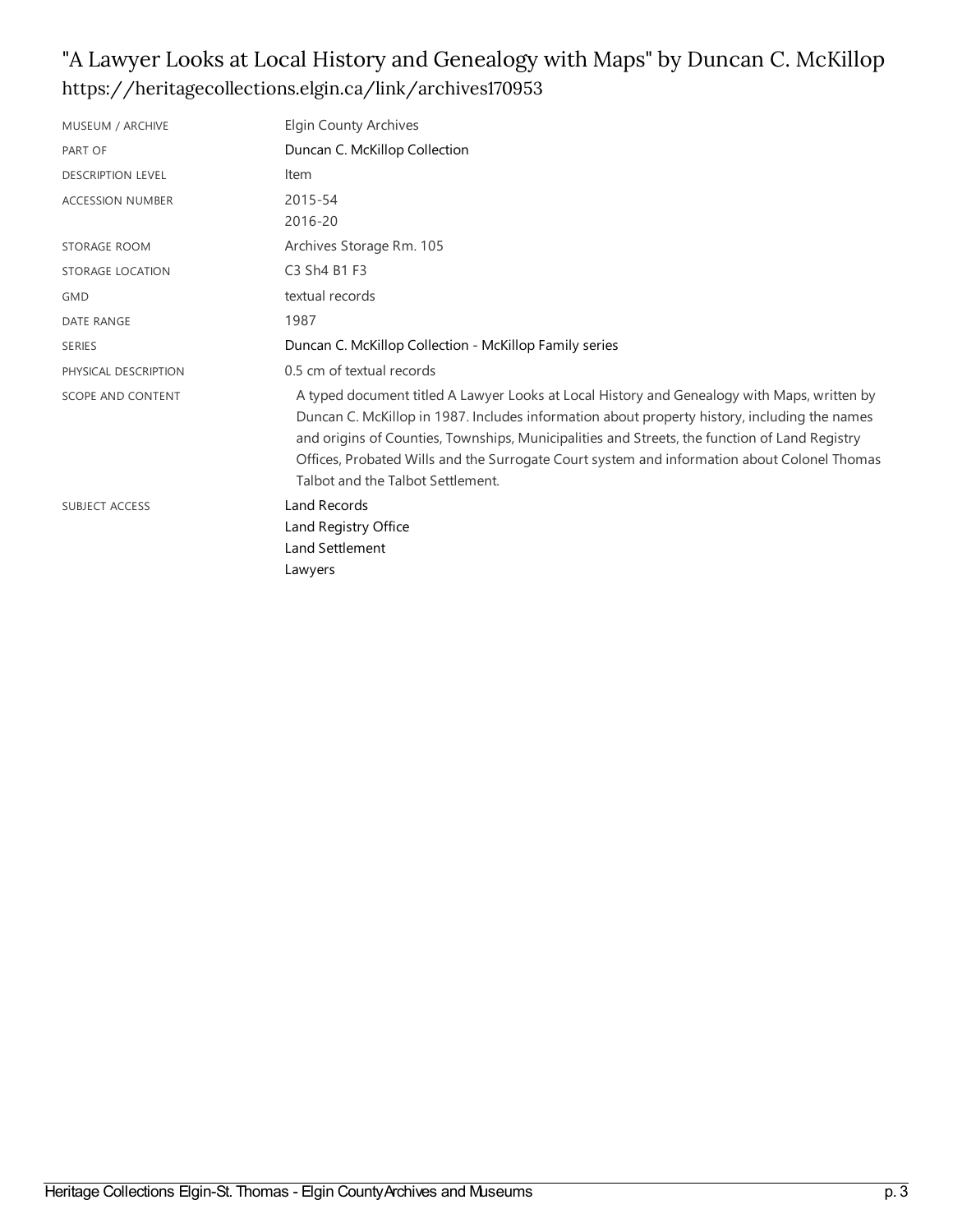# "An Agricultural Survey of Elgin County" <https://heritagecollections.elgin.ca/link/archives6188>

| MUSEUM / ARCHIVE         | Elgin County Archives                                                                                                                                                                                                        |
|--------------------------|------------------------------------------------------------------------------------------------------------------------------------------------------------------------------------------------------------------------------|
| PART OF                  | Elgin County Vertical File Collection                                                                                                                                                                                        |
| <b>DESCRIPTION LEVEL</b> | File                                                                                                                                                                                                                         |
| <b>STORAGE ROOM</b>      | Archives Storage Rm. 107                                                                                                                                                                                                     |
| STORAGE LOCATION         | Box 43, File 16                                                                                                                                                                                                              |
|                          | R5 S6 Sh6 B2                                                                                                                                                                                                                 |
| DATE RANGE               | 1944                                                                                                                                                                                                                         |
| <b>SCOPE AND CONTENT</b> | Fourth-Year Thesis by G.N. Procunier. Ontario Agricultural College, 1944<br>The purpose of the thesis was to show some of the trends which were taking place in the<br>agricultural development of Elgin County at the time. |

#### Documents

|     | Killystund 1<br>hope pagination , Con  |  |
|-----|----------------------------------------|--|
|     |                                        |  |
|     |                                        |  |
|     |                                        |  |
|     |                                        |  |
|     |                                        |  |
|     |                                        |  |
|     |                                        |  |
|     |                                        |  |
|     |                                        |  |
|     |                                        |  |
|     |                                        |  |
|     |                                        |  |
|     |                                        |  |
|     |                                        |  |
|     |                                        |  |
|     |                                        |  |
|     | AN AGRICULTURAL SURVEY OF WLODE COUNTY |  |
|     |                                        |  |
|     |                                        |  |
|     |                                        |  |
|     |                                        |  |
|     |                                        |  |
|     |                                        |  |
|     |                                        |  |
|     |                                        |  |
|     |                                        |  |
|     |                                        |  |
|     |                                        |  |
|     |                                        |  |
|     |                                        |  |
|     |                                        |  |
|     |                                        |  |
|     |                                        |  |
|     |                                        |  |
|     |                                        |  |
|     |                                        |  |
|     |                                        |  |
| --- |                                        |  |

ECVF\_B43\_F16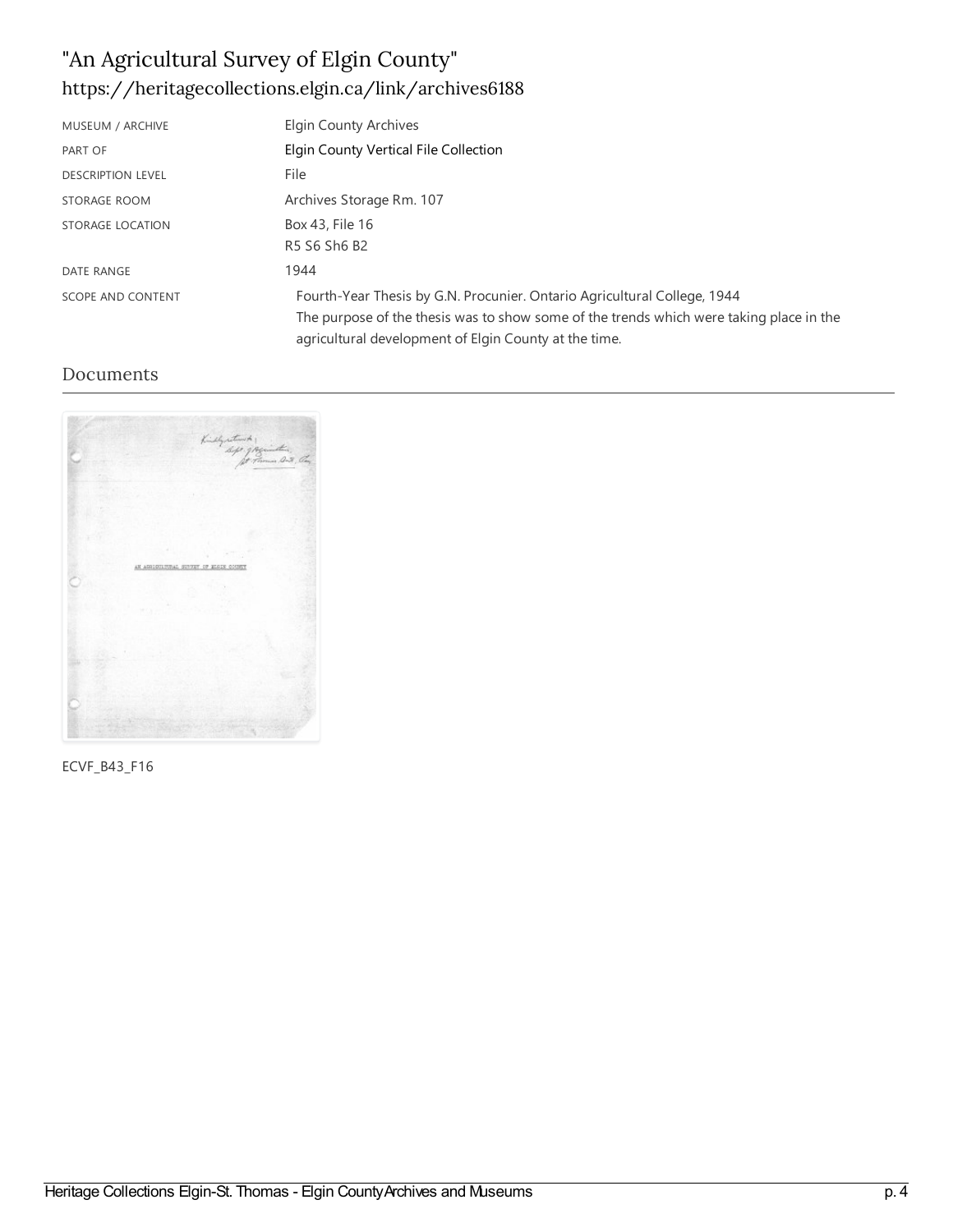#### An article relating to the life of Colonel Thomas Talbot, from an unidentified newspaper (incomplete)

<https://heritagecollections.elgin.ca/link/archives130313>

| MUSEUM / ARCHIVE         | <b>Elgin County Archives</b>                                 |
|--------------------------|--------------------------------------------------------------|
| PART OF                  | <b>Burwell Family fonds</b>                                  |
| <b>DESCRIPTION LEVEL</b> | File                                                         |
| <b>ACCESSION NUMBER</b>  | 2014-09                                                      |
| STORAGE ROOM             | Archives Storage Rm. 105                                     |
| STORAGE LOCATION         | C3 Sh <sub>2</sub> B <sub>1</sub> F <sub>7</sub>             |
| <b>GMD</b>               | textual records                                              |
| DATE RANGE               | ca. 1874                                                     |
| <b>SERIES</b>            | Burwell Family fonds- Personal Documents and Ephemera series |
| <b>NAME ACCESS</b>       | Burwell (family)                                             |
|                          | Burwell, Mahlon                                              |
|                          | Burwell, Hannibal                                            |

#### Andy VanKasteren: records relating to the preservation of Malahide Farm, homestead of Colonel Thomas Talbot, the founder of Elgin <https://heritagecollections.elgin.ca/link/archives149114>

| MUSEUM / ARCHIVE         | Elgin County Archives                                                                                                                                                                                                                                                                                                                                          |
|--------------------------|----------------------------------------------------------------------------------------------------------------------------------------------------------------------------------------------------------------------------------------------------------------------------------------------------------------------------------------------------------------|
| PART OF                  | Elgin County Vertical File Collection                                                                                                                                                                                                                                                                                                                          |
| <b>DESCRIPTION LEVEL</b> | File                                                                                                                                                                                                                                                                                                                                                           |
| <b>ACCESSION NUMBER</b>  | 2015-09                                                                                                                                                                                                                                                                                                                                                        |
| STORAGE ROOM             | Archives Storage Rm. 110                                                                                                                                                                                                                                                                                                                                       |
| STORAGE LOCATION         | Box 247, File 6<br>(R11 S4 Sh3 B7)                                                                                                                                                                                                                                                                                                                             |
| <b>GMD</b>               | textual records                                                                                                                                                                                                                                                                                                                                                |
| <b>DATE RANGE</b>        | 1985                                                                                                                                                                                                                                                                                                                                                           |
| SCOPE AND CONTENT        | Photocopy of a letter asking for support in encouraging the establishment of a committee to<br>pursue all avenues to preserve and maintain Malahide Farm. The letter was directed to Malahide<br>Council.<br>Photocopies of newspaper articles: "Heritage body says Malahide beyond means / City couple<br>behind bid to preserve homestead", August 29, 1985. |
| <b>NAME ACCESS</b>       | Malahide (Ont.: Township)                                                                                                                                                                                                                                                                                                                                      |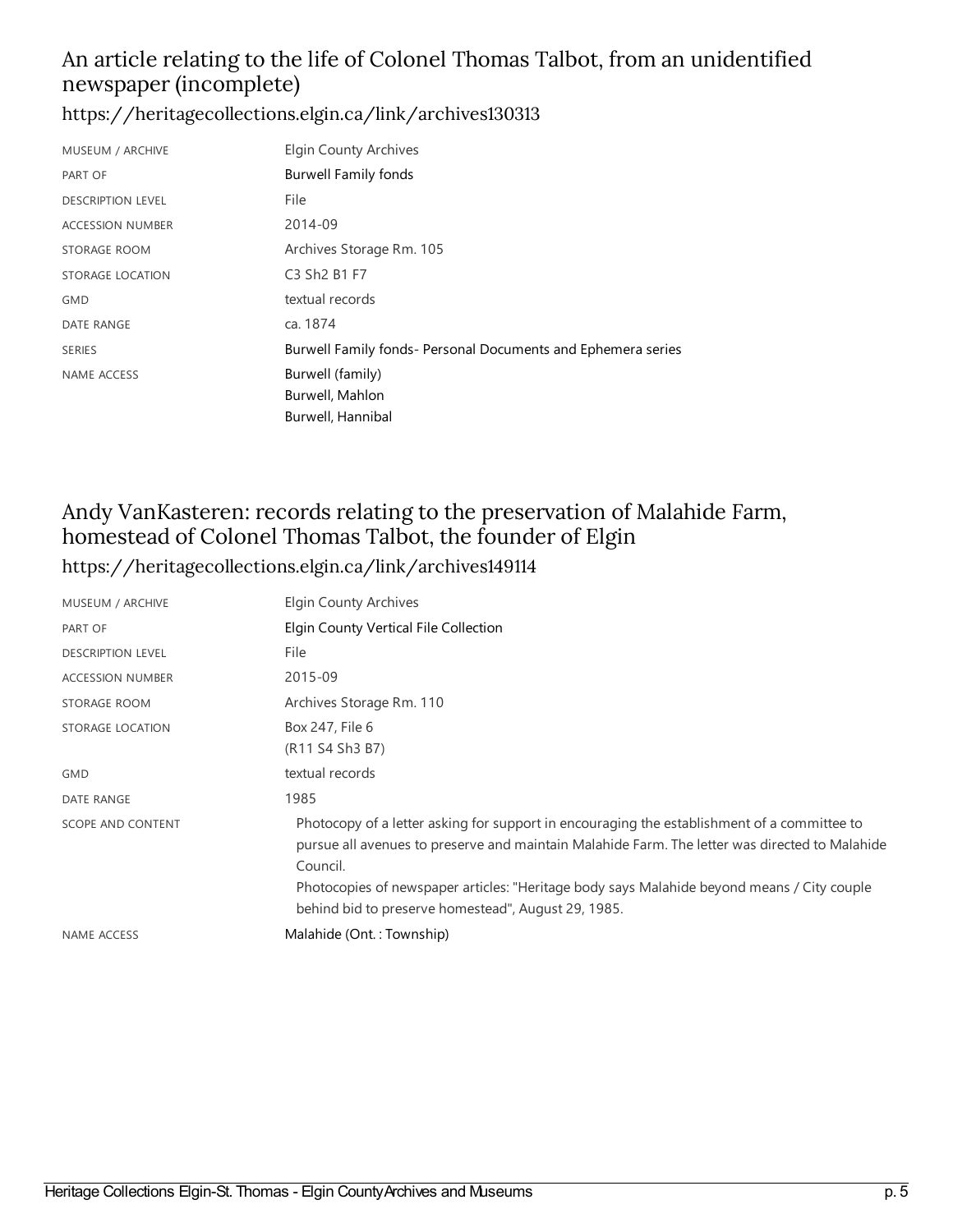# Annals of Northern Bayham: "Gilbert Anger's Journal, 1901-1904" <https://heritagecollections.elgin.ca/link/archives1458>

| MUSEUM / ARCHIVE         | <b>Elgin County Archives</b>                                                                            |
|--------------------------|---------------------------------------------------------------------------------------------------------|
| PART OF                  | Reference Room Collection                                                                               |
| CREATOR                  | Ontario Genealogical Society, Elgin County Branch                                                       |
| <b>DESCRIPTION LEVEL</b> | Item                                                                                                    |
| STORAGE ROOM             | Archives Reference Room                                                                                 |
| STORAGE LOCATION         | <b>REF 19</b>                                                                                           |
| <b>GMD</b>               | textual records                                                                                         |
| <b>DATE RANGE</b>        | 1995                                                                                                    |
| PHYSICAL DESCRIPTION     | 1 volume                                                                                                |
|                          | 76 p.                                                                                                   |
| SCOPE AND CONTENT        | The daily journal of Gilbert Anger, a Bayham Township farmer, from March 27, 1901 to April 14,<br>1912. |
| NAME ACCESS              | Bayham (Ont.: Township)                                                                                 |
| SUBJECT ACCESS           | Agriculture                                                                                             |

#### Documents



REF19\_Gilbert%20Anger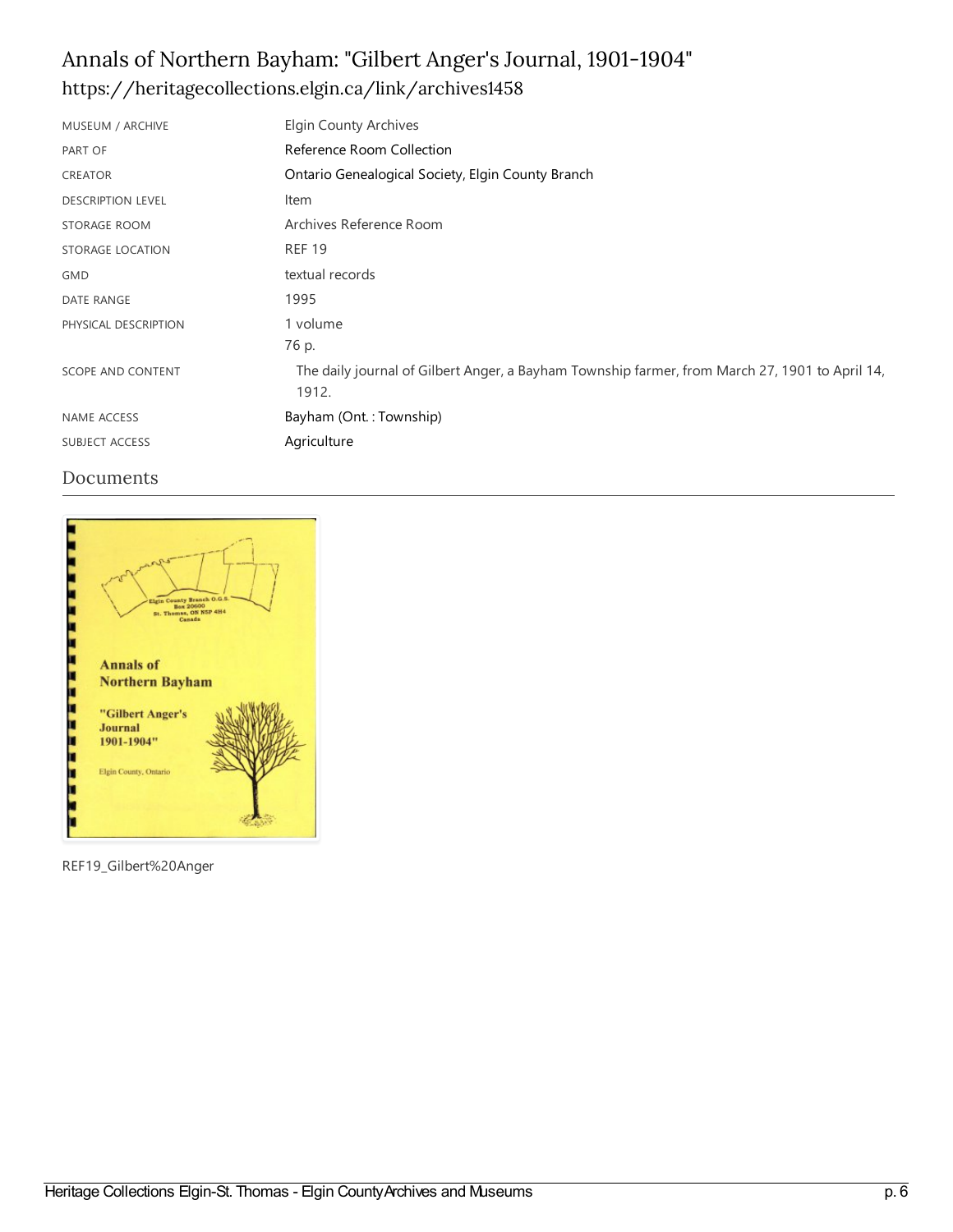#### Application for Probate of the Last Will and Testament of Frederick Innes Ker <https://heritagecollections.elgin.ca/link/archives203280>

| MUSEUM / ARCHIVE         | <b>Elgin County Archives</b>                                                                                                                                                                                               |
|--------------------------|----------------------------------------------------------------------------------------------------------------------------------------------------------------------------------------------------------------------------|
| PART OF                  | Don Carroll Collection                                                                                                                                                                                                     |
| <b>DESCRIPTION LEVEL</b> | File                                                                                                                                                                                                                       |
| <b>ACCESSION NUMBER</b>  | 2014-11                                                                                                                                                                                                                    |
| STORAGE ROOM             | Archives 4th Floor Storage Room                                                                                                                                                                                            |
| STORAGE LOCATION         | M5 S4 Sh3 B3 F5                                                                                                                                                                                                            |
| <b>GMD</b>               | textual records                                                                                                                                                                                                            |
| <b>DATE RANGE</b>        | 1968-1977                                                                                                                                                                                                                  |
| <b>SERIES</b>            | Don Carroll Collection - Estate files series                                                                                                                                                                               |
| PHYSICAL DESCRIPTION     | 0.3 cm of textual records                                                                                                                                                                                                  |
| HISTORY / BIOGRAPHICAL   | Frederick Innes Ker lived on what was the former estate of Colonel Thomas<br>Talbot.                                                                                                                                       |
| SCOPE AND CONTENT        | File contains a photocopy of the Application for Probate of the Last Will and Testament of<br>Frederick Innes Ker, dated September 27, 1968. Ker died on September 24, 1977, and his will was<br>dated September 27, 1968. |

#### Archie Vicary Retires N.Y.C. <https://heritagecollections.elgin.ca/link/archives205240>

| MUSEUM / ARCHIVE         | Elgin County Archives                                                                          |
|--------------------------|------------------------------------------------------------------------------------------------|
| PART OF                  | Stollery Studio fonds                                                                          |
| <b>DESCRIPTION LEVEL</b> | Item                                                                                           |
| <b>ITEM NUMBER</b>       | 52-2861 (2 2165)<br>52-2862 (2_2166)                                                           |
| <b>ACCESSION NUMBER</b>  | 2018-57                                                                                        |
| STORAGE ROOM             | Archives 4th Floor Storage Room                                                                |
| STORAGE LOCATION         | M7 S1 Sh1 B2 2 2165<br>M7 S1 Sh1 B2 2 2166                                                     |
| <b>GMD</b>               | graphic material                                                                               |
| DATE RANGE               | November 29, 1952                                                                              |
| <b>PUBLICATION</b>       | 2_2165 was published with article in St. Thomas Times-Journal, on December 1, 1952, page nine. |
| PHYSICAL DESCRIPTION     | 2 negatives: plastic                                                                           |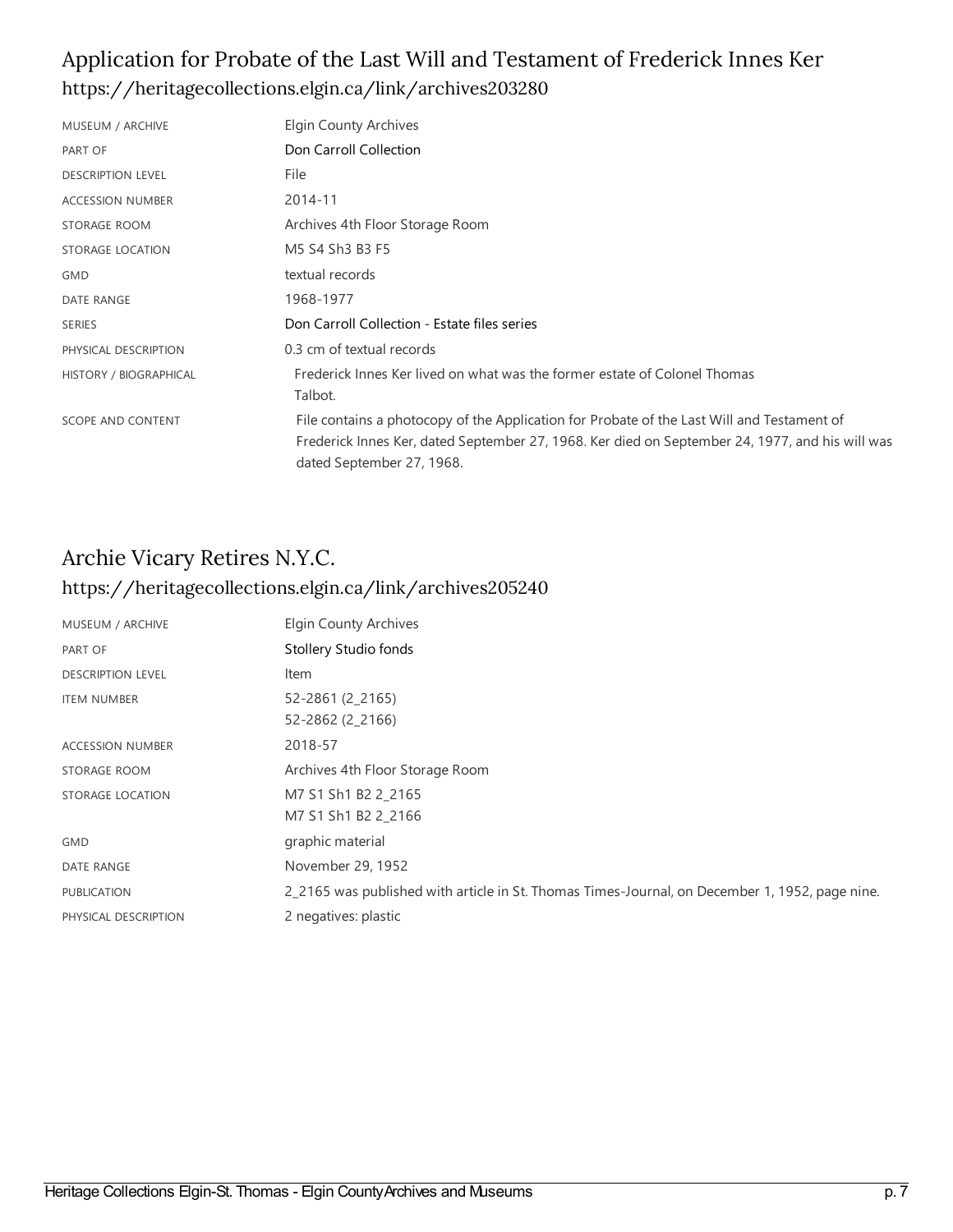SCOPE AND CONTENT Photographs of men in attendance of the testimonial dinner to Archie Vicary, a retiring general foreman of the New York Central.

> Caption from St. Thomas Times-Journal, December 1, 1952, page nine: "Completes Great Service Record."

2\_2165: "Taking leading roles in the testimonial dinner to H.A. (Archie) Vicary, retiring general foreman of the New York Central shops In St. Thomas, were, left to right: Charles Marple, assistant division master mechanic, who presented the service pin; William Jack, who headed up the committee that arranged and supervised the function held in the Colonel Thomas Talbot Room of the Grand Central Hotel; M. R. (Roy) Benson, Detroit, superintendent of machine power, M.C.R., who brought messages from the N.Y.C. president and vice-president; R. J. Vicary, Niagara Falls, Ont., Archie Vicary's brother and a former well-known St. Thomas railroader; T. W. Cottrell, division master mechanic, St. Thomas, dinner chairman and master of ceremonies; and Thomas Pullen, another member of the arrangements committee who presented the gold wrist watch." NAME ACCESS NAME ACCESS SUBJECT ACCESS [Retirement](https://heritagecollections.elgin.ca/list?q=topic%253A%2522Retirement%2522&p=1&ps=&sort=title_sort%20asc)

RELATED MATERIAL Original photograph sleeve: M7 S1 Sh5 B2 2\_248

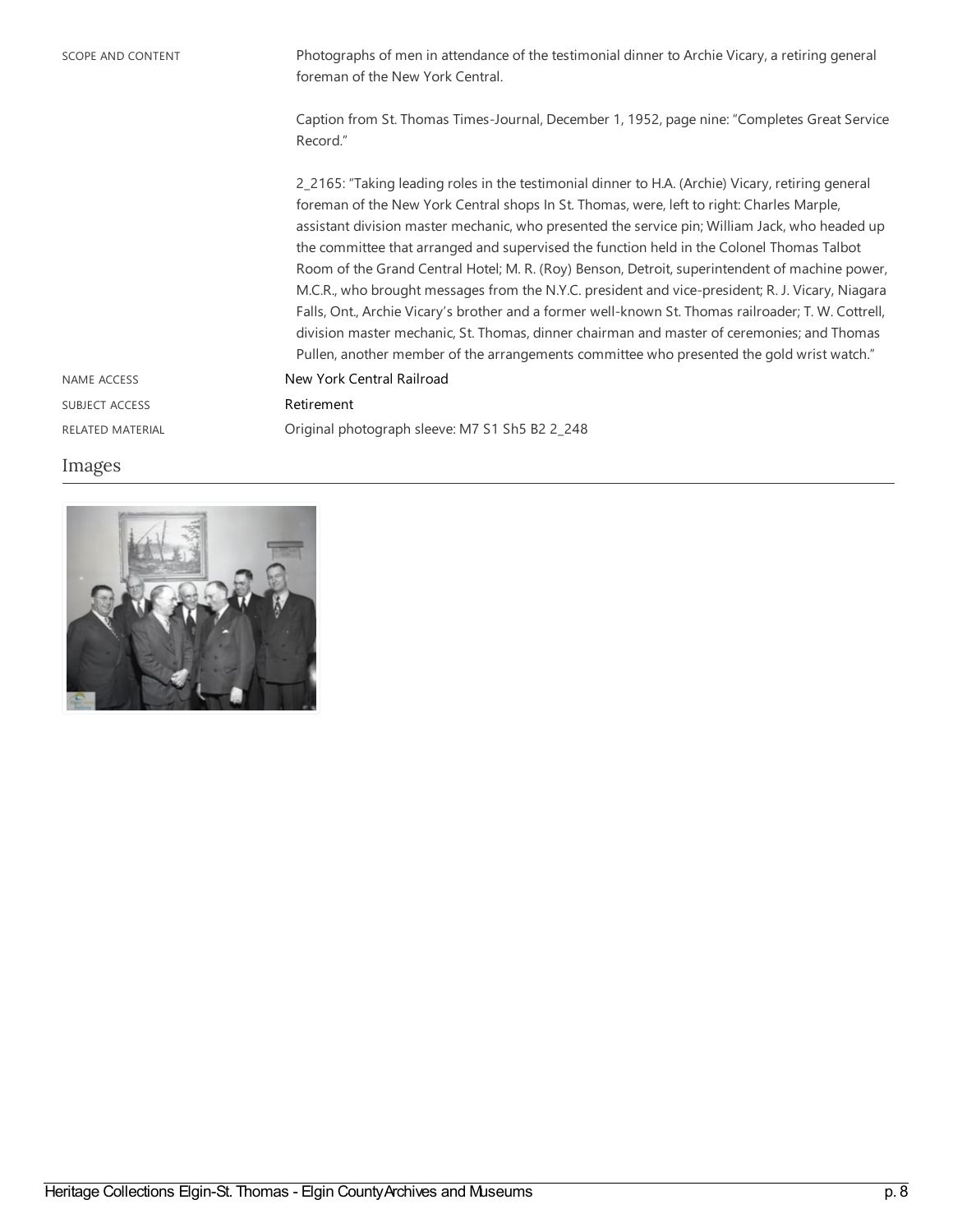### Articles relating to Colonel Thomas Talbot <https://heritagecollections.elgin.ca/link/archives197985>

| MUSEUM / ARCHIVE         | <b>Elgin County Archives</b>                                   |
|--------------------------|----------------------------------------------------------------|
| PART OF                  | Harley Lashbrook Collection                                    |
| <b>DESCRIPTION LEVEL</b> | Item                                                           |
| <b>ACCESSION NUMBER</b>  | 2018-35                                                        |
| STORAGE ROOM             | Archives 4th Floor Storage Room                                |
| <b>STORAGE LOCATION</b>  | M1 S1 Sh7 B7 F9                                                |
| <b>GMD</b>               | graphic material                                               |
| <b>DATE RANGE</b>        | ca. 1949-2003                                                  |
| <b>SERIES</b>            | Harley Lashbrook Collection - Research files series            |
| PHYSICAL DESCRIPTION     | 1 volume                                                       |
| <b>SCOPE AND CONTENT</b> | Articles relating to Colonel Thomas Talbot, ca. 1949-<br>2003. |
| NAME ACCESS              | Talbot, Thomas                                                 |

### Axe <https://heritagecollections.elgin.ca/link/museum35897>

| MUSEUM / ARCHIVE        | Elgin County Museum                                                                                |
|-------------------------|----------------------------------------------------------------------------------------------------|
| <b>DESCRIPTION</b>      | Broad axe with 'C. T. 1811' printed with white paint on axe head. Axe was possibly used by Colonel |
|                         | Thomas Talbot.                                                                                     |
| <b>ACCESSION NUMBER</b> | 016.108.001                                                                                        |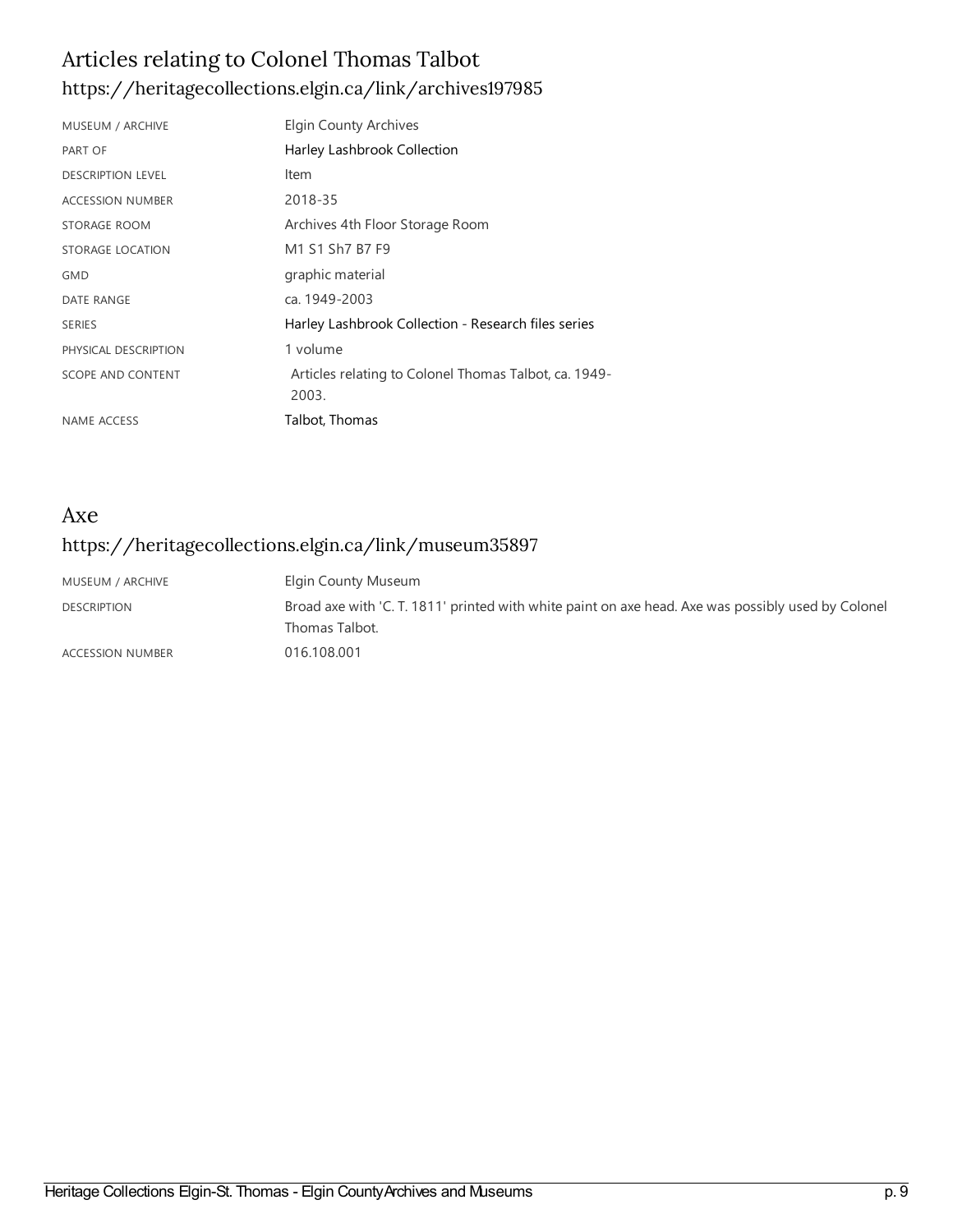### Aylmer Express, 1917 <https://heritagecollections.elgin.ca/link/archives182697>

| MUSEUM / ARCHIVE         | Elgin County Archives                                                                                                                              |
|--------------------------|----------------------------------------------------------------------------------------------------------------------------------------------------|
| PART OF                  | Elgin County Newspaper Collection                                                                                                                  |
| <b>DESCRIPTION LEVEL</b> | File                                                                                                                                               |
| <b>ITEM NUMBER</b>       | A-EX-012                                                                                                                                           |
| STORAGE ROOM             | Archives Microform Room                                                                                                                            |
| <b>STORAGE LOCATION</b>  | Microfilm Cabinet Drawer #21                                                                                                                       |
| <b>GMD</b>               | records in electronic form                                                                                                                         |
| DATE RANGE               | 1917                                                                                                                                               |
| PHYSICAL DESCRIPTION     | 1 pdf file                                                                                                                                         |
| <b>SCOPE AND CONTENT</b> | Aylmer Express Newspaper issues, 1917, digitized from A-EX-012.<br>Contains a mix of articles and advertisements with images to illustrate<br>ads. |
| <b>NAME ACCESS</b>       | Aylmer (Ont.)                                                                                                                                      |
| <b>SUBJECT ACCESS</b>    | Digitized Newspapers                                                                                                                               |
|                          | Newspapers                                                                                                                                         |

#### Documents



A-EX-012\_1917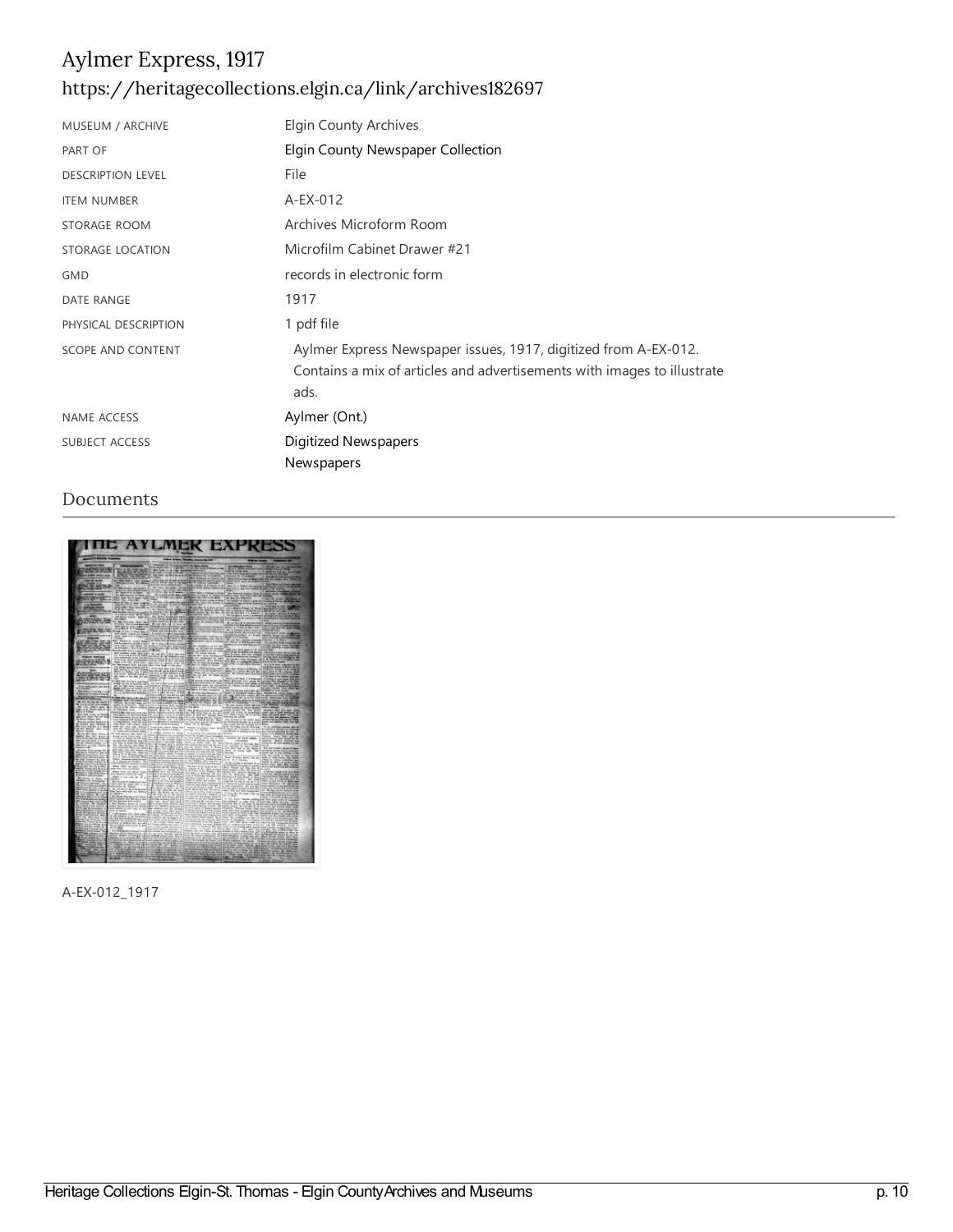### Aylmer Express, 1971 <https://heritagecollections.elgin.ca/link/archives194871>

| PARALLEL TITLE           | East Elgin Tribune                                                                                                                                                                                  |
|--------------------------|-----------------------------------------------------------------------------------------------------------------------------------------------------------------------------------------------------|
| MUSEUM / ARCHIVE         | <b>Elgin County Archives</b>                                                                                                                                                                        |
| PART OF                  | Elgin County Newspaper Collection                                                                                                                                                                   |
| <b>DESCRIPTION LEVEL</b> | File                                                                                                                                                                                                |
| <b>ITEM NUMBER</b>       | A-EX-040                                                                                                                                                                                            |
| <b>STORAGE ROOM</b>      | Archives Microform Room                                                                                                                                                                             |
| STORAGE LOCATION         | Microfilm Cabinet Drawer #21                                                                                                                                                                        |
| <b>GMD</b>               | records in electronic form                                                                                                                                                                          |
| <b>DATE RANGE</b>        | 1971                                                                                                                                                                                                |
| PHYSICAL DESCRIPTION     | 1 pdf file                                                                                                                                                                                          |
| <b>SCOPE AND CONTENT</b> | Aylmer Express Newspaper issues for 1971, digitized from A-EX-040, with the following issues<br>missing: August 4, 18, September 29, October 13, 20, November 3, 10, 21, December 1, 15, 22,<br>29. |
|                          | Contains a mix of articles and advertisements with images to illustrate ads.                                                                                                                        |
| <b>NAME ACCESS</b>       | Aylmer (Ont.)                                                                                                                                                                                       |
| SUBJECT ACCESS           | Digitized Newspapers                                                                                                                                                                                |
|                          | Newspapers                                                                                                                                                                                          |

#### Documents



A-EX-040\_1971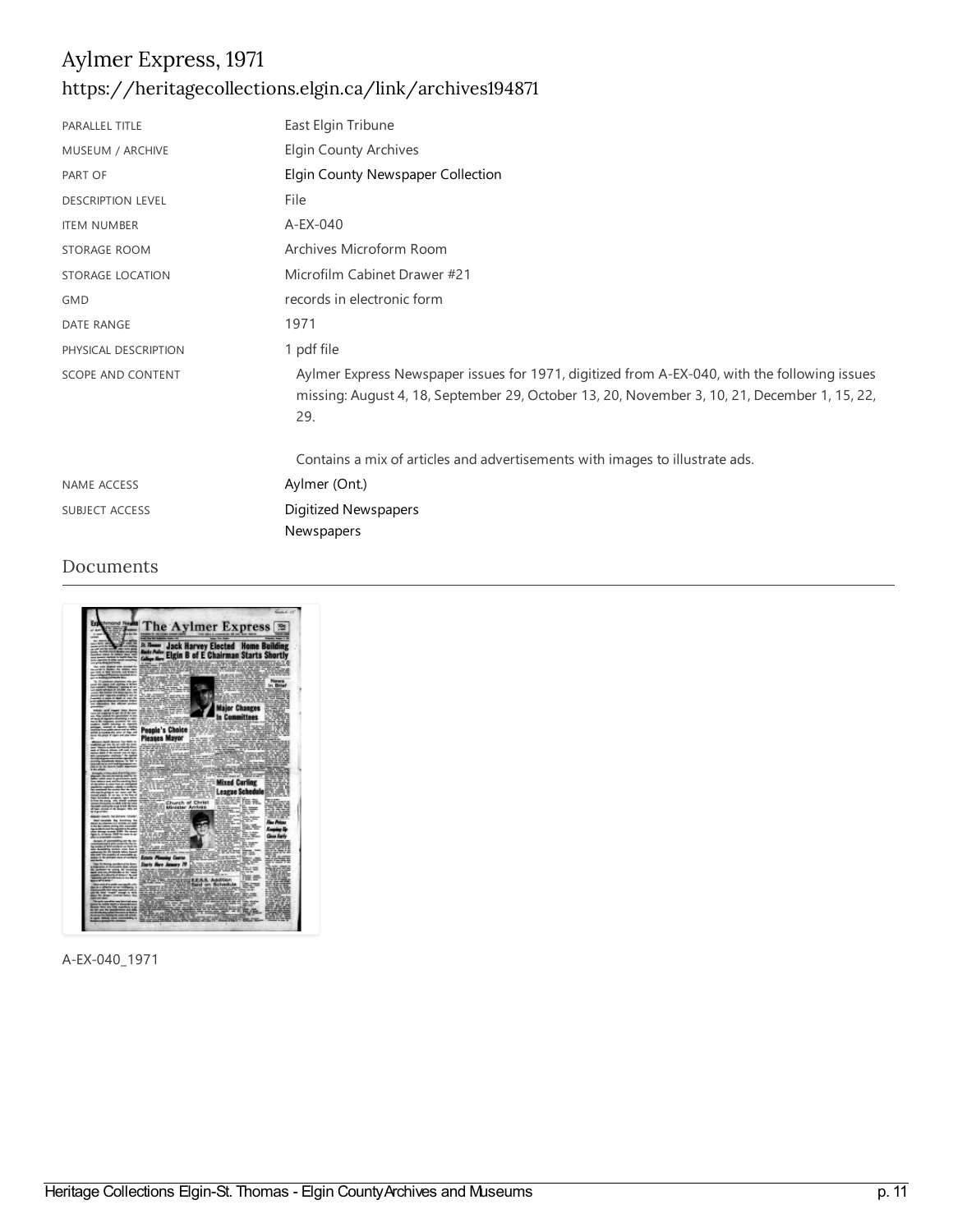## Backus Family fonds <https://heritagecollections.elgin.ca/link/archives171259>

| MUSEUM / ARCHIVE         | <b>Elgin County Archives</b>                                                                                                                                                                                                                                                                                                                                                                                                                                                                                                                                                                                                                                                                                                                |
|--------------------------|---------------------------------------------------------------------------------------------------------------------------------------------------------------------------------------------------------------------------------------------------------------------------------------------------------------------------------------------------------------------------------------------------------------------------------------------------------------------------------------------------------------------------------------------------------------------------------------------------------------------------------------------------------------------------------------------------------------------------------------------|
| PART OF                  | <b>Backus Family fonds</b>                                                                                                                                                                                                                                                                                                                                                                                                                                                                                                                                                                                                                                                                                                                  |
| <b>DESCRIPTION LEVEL</b> | Fonds                                                                                                                                                                                                                                                                                                                                                                                                                                                                                                                                                                                                                                                                                                                                       |
| <b>ACCESSION NUMBER</b>  | 2007-09                                                                                                                                                                                                                                                                                                                                                                                                                                                                                                                                                                                                                                                                                                                                     |
| <b>STORAGE ROOM</b>      | Archives Storage Rm. 110                                                                                                                                                                                                                                                                                                                                                                                                                                                                                                                                                                                                                                                                                                                    |
| STORAGE LOCATION         | R8 S5 Sh2 B4                                                                                                                                                                                                                                                                                                                                                                                                                                                                                                                                                                                                                                                                                                                                |
|                          | R8 S5 Sh3 B6 F1-5                                                                                                                                                                                                                                                                                                                                                                                                                                                                                                                                                                                                                                                                                                                           |
| <b>GMD</b>               | textual records                                                                                                                                                                                                                                                                                                                                                                                                                                                                                                                                                                                                                                                                                                                             |
| <b>DATE RANGE</b>        | 1825-1909                                                                                                                                                                                                                                                                                                                                                                                                                                                                                                                                                                                                                                                                                                                                   |
| PHYSICAL DESCRIPTION     | 3 cm of textual records                                                                                                                                                                                                                                                                                                                                                                                                                                                                                                                                                                                                                                                                                                                     |
| HISTORY / BIOGRAPHICAL   | The Backus family was one of several families that had obtained land from Colonel Thomas<br>Talbot and settled in the area which quickly came to be known as Little Ireland (a namesake due<br>to the Irish ancestry of the settlers).<br>The Backus-Page House Museum is located within the grounds of the John E. Pearce Provincial<br>Park, situated within a restored Georgian style house which was constructed in 1850. It is one of<br>the first brick homes built in what would eventually become Dunwich Township.<br>The house was commissioned by Andrew and Mary Jane Backus. The property that Andrew built<br>his house on was given to him by his grandmother, Mary Storey, who received her original land<br>grant in 1809. |
| <b>SCOPE AND CONTENT</b> | Records created, collected and/or maintained by the Backus family of Dunwich Township. The<br>fonds is comprised of the following series:<br>-Land records series, 1825-1906.<br>-Historical records series, 1877-1909.                                                                                                                                                                                                                                                                                                                                                                                                                                                                                                                     |
| <b>NAME ACCESS</b>       | Backus (family)                                                                                                                                                                                                                                                                                                                                                                                                                                                                                                                                                                                                                                                                                                                             |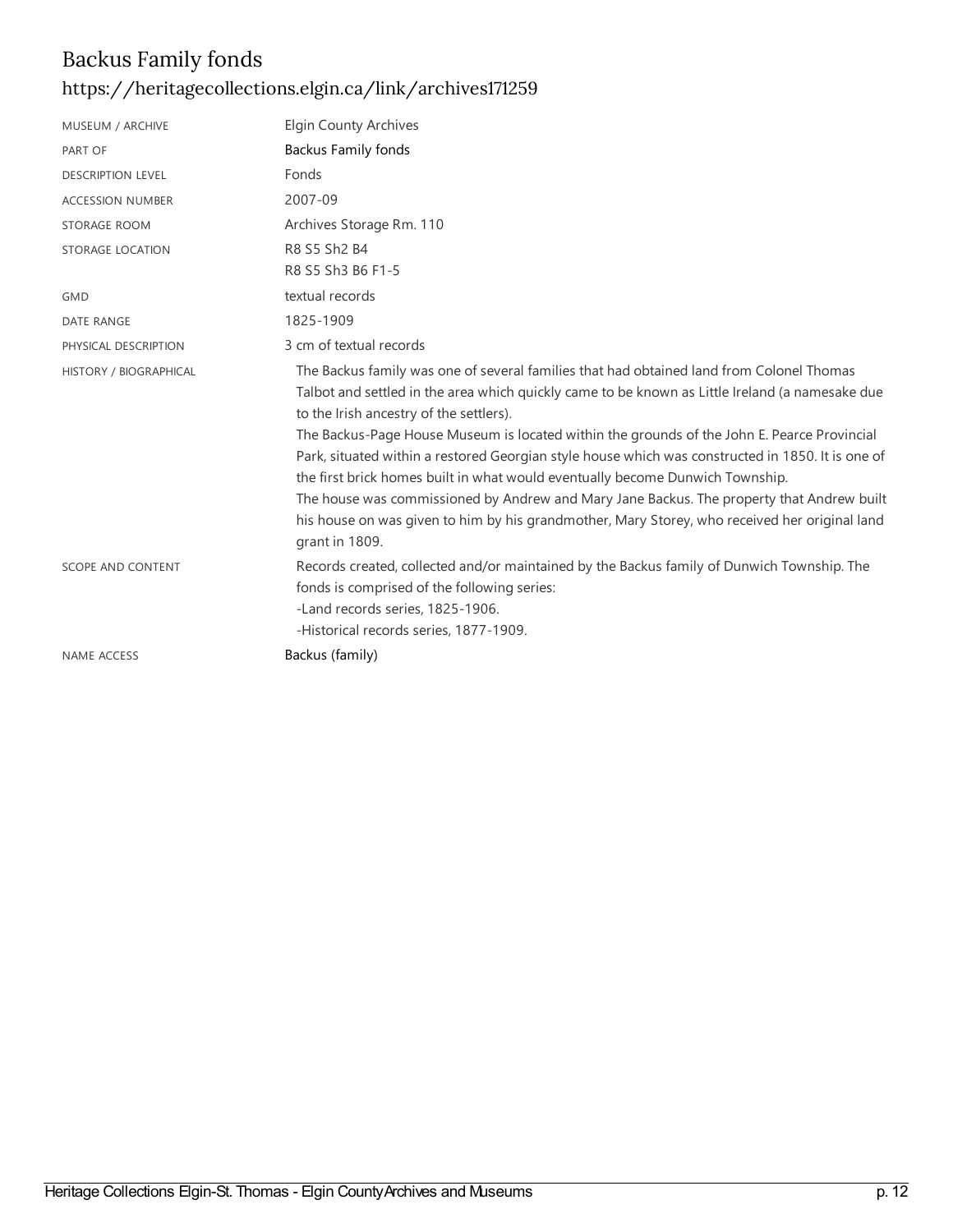### Baptist Churches: Elgin County <https://heritagecollections.elgin.ca/link/archives124444>

| MUSEUM / ARCHIVE         | <b>Elgin County Archives</b>                                                                                                                                                                                                                    |
|--------------------------|-------------------------------------------------------------------------------------------------------------------------------------------------------------------------------------------------------------------------------------------------|
| PART OF                  | Elgin County Vertical File Collection                                                                                                                                                                                                           |
| <b>DESCRIPTION LEVEL</b> | Item                                                                                                                                                                                                                                            |
| STORAGE ROOM             | Archives Storage Rm. 110                                                                                                                                                                                                                        |
| STORAGE LOCATION         | Box 209, File 23                                                                                                                                                                                                                                |
|                          | R10 S5 Sh3 B3                                                                                                                                                                                                                                   |
| <b>GMD</b>               | textual records                                                                                                                                                                                                                                 |
| <b>DATE RANGE</b>        | 1967                                                                                                                                                                                                                                            |
| PHYSICAL DESCRIPTION     | 1 volume                                                                                                                                                                                                                                        |
| <b>SCOPE AND CONTENT</b> | (includes Elgin association of Baptist churches: A History. October 1967, Section 1; First<br>Southwold Baptist Church, 1821-1902; Iona Station Baptist Church, 1903-1965, Section 2; Eden<br>Baptist Church, Hundredth Anniversary, Section 3) |
| <b>SUBJECT ACCESS</b>    | Churches<br>Religion                                                                                                                                                                                                                            |

#### Documents



ECVF%20B209%20F23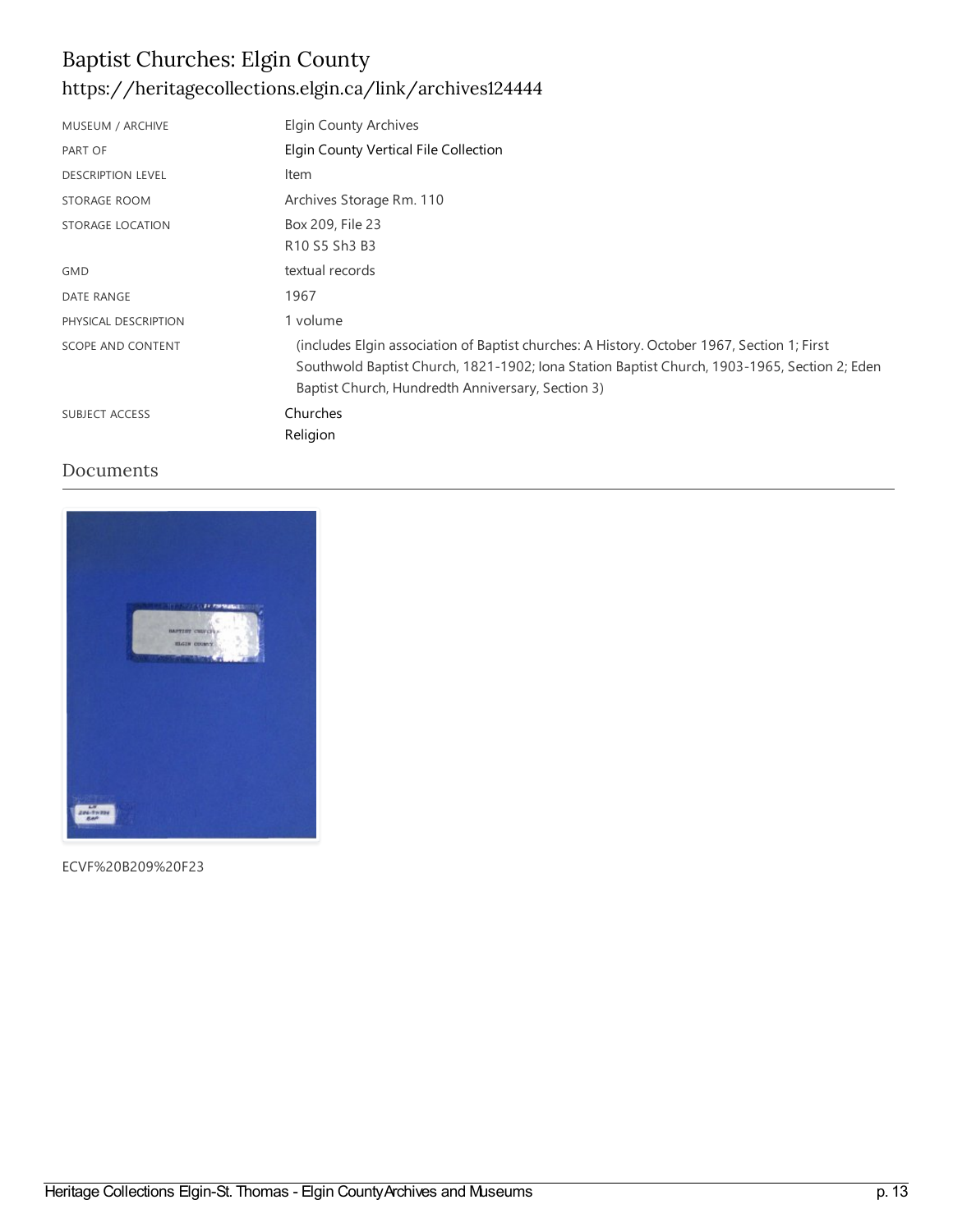### Baptist Churches: Elgin County <https://heritagecollections.elgin.ca/link/archives29265>

| MUSEUM / ARCHIVE         | <b>Elgin County Archives</b>                                                                                                                                                                                                                    |
|--------------------------|-------------------------------------------------------------------------------------------------------------------------------------------------------------------------------------------------------------------------------------------------|
| PART OF                  | Reference Room Collection                                                                                                                                                                                                                       |
| <b>DESCRIPTION LEVEL</b> | Item                                                                                                                                                                                                                                            |
| <b>ACCESSION NUMBER</b>  | 2013-14                                                                                                                                                                                                                                         |
| STORAGE ROOM             | Archives Reference Room                                                                                                                                                                                                                         |
| STORAGE LOCATION         | <b>REF 12</b>                                                                                                                                                                                                                                   |
| <b>GMD</b>               | textual records                                                                                                                                                                                                                                 |
| <b>DATE RANGE</b>        | ca. 1960                                                                                                                                                                                                                                        |
| PHYSICAL DESCRIPTION     | 1 volume                                                                                                                                                                                                                                        |
| <b>SCOPE AND CONTENT</b> | (includes Elgin association of Baptist churches: A History. October 1967, Section 1; First<br>Southwold Baptist Church, 1821-1902; Iona Station Baptist Church, 1903-1965, Section 2; Eden<br>Baptist Church, Hundredth Anniversary, Section 3) |

#### Documents



ECVF%20B209%20F23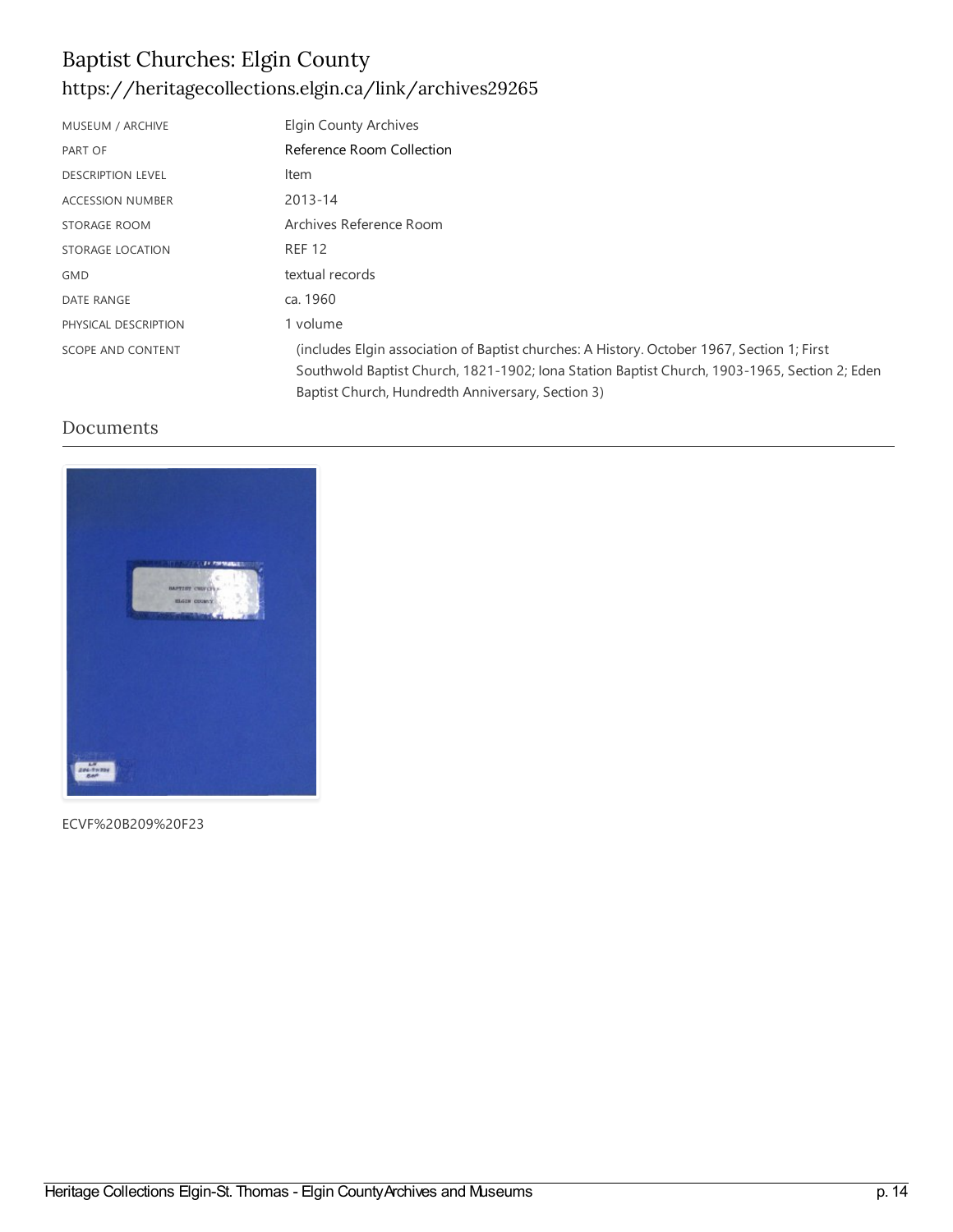#### Bedroom at Colonel Thomas Talbot's former estate <https://heritagecollections.elgin.ca/link/archives166146>

| MUSEUM / ARCHIVE         | <b>Elgin County Archives</b>                                                                                       |
|--------------------------|--------------------------------------------------------------------------------------------------------------------|
| PART OF                  | <b>Steve Peters Papers</b>                                                                                         |
| <b>DESCRIPTION LEVEL</b> | Item                                                                                                               |
| <b>ACCESSION NUMBER</b>  | 2018-23                                                                                                            |
| STORAGE ROOM             | Archives Storage Rm. 110                                                                                           |
| STORAGE LOCATION         | R13 S2 Sh1 B7 F10 8                                                                                                |
| GMD                      | textual records                                                                                                    |
| DATE RANGE               | ca. 1985                                                                                                           |
| <b>SERIES</b>            | Steve Peters Papers - Talbot Estate series                                                                         |
| PHYSICAL DESCRIPTION     | 1 photograph : col ; $9 \times 11$ cm                                                                              |
| SCOPE AND CONTENT        | View of a bedroom at Colonel Thomas Talbot's former estate in Port Talbot, showing Talbot's<br>desk in the corner. |
| NAME ACCESS              | Peters, Steve                                                                                                      |
|                          | St. Thomas (Ont.)                                                                                                  |
|                          | <b>Talbot Estate</b>                                                                                               |

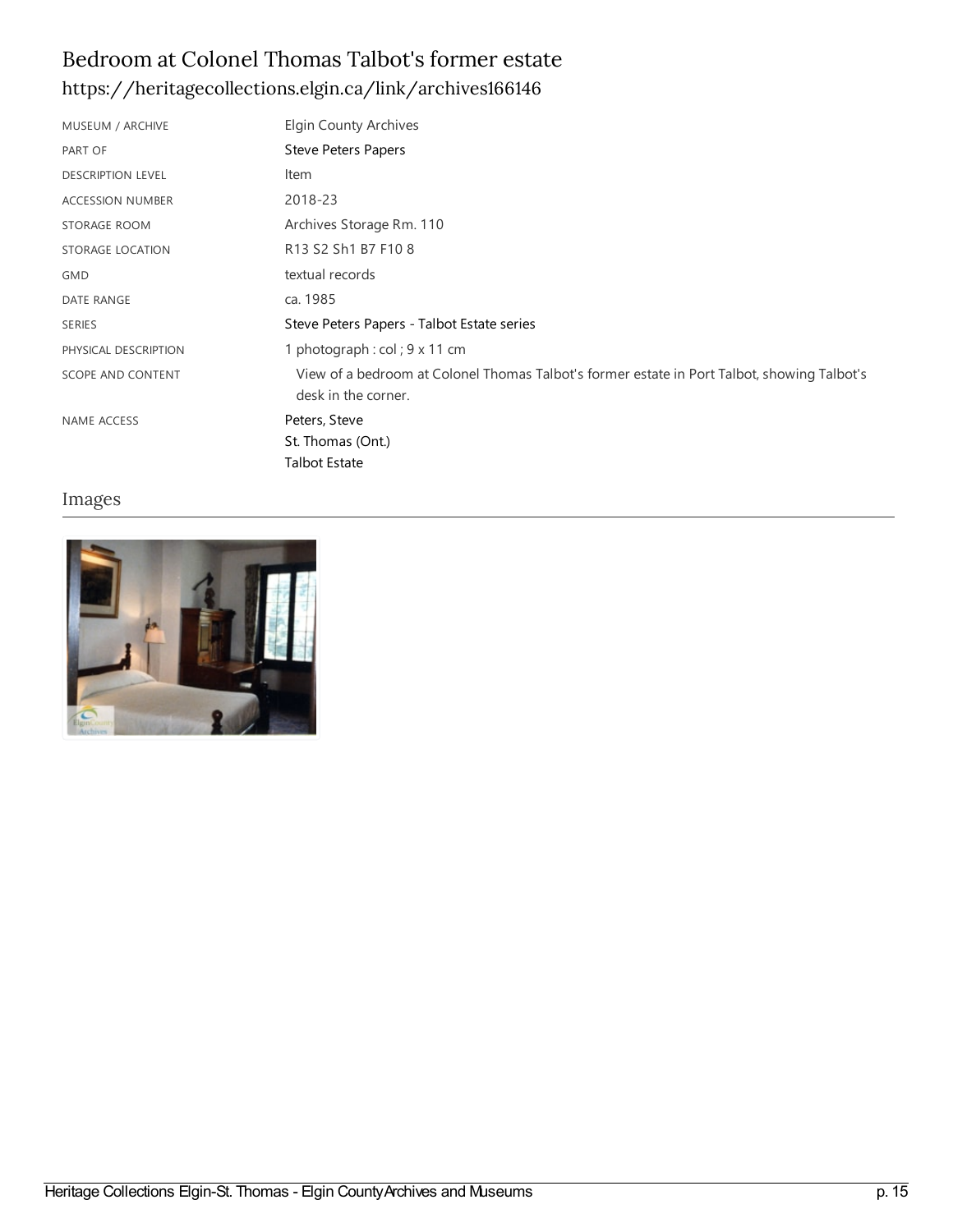### Bedroom in Colonel Thomas Talbot's former estate <https://heritagecollections.elgin.ca/link/archives166142>

| MUSEUM / ARCHIVE         | <b>Elgin County Archives</b>                                                  |
|--------------------------|-------------------------------------------------------------------------------|
| PART OF                  | Steve Peters Papers                                                           |
| <b>DESCRIPTION LEVEL</b> | Item                                                                          |
| <b>ACCESSION NUMBER</b>  | 2018-23                                                                       |
| STORAGE ROOM             | Archives Storage Rm. 110                                                      |
| STORAGE LOCATION         | R13 S2 Sh1 B7 F10 5                                                           |
| <b>GMD</b>               | textual records                                                               |
| <b>DATE RANGE</b>        | ca. 1985                                                                      |
| <b>SERIES</b>            | Steve Peters Papers - Talbot Estate series                                    |
| PHYSICAL DESCRIPTION     | 1 photograph : $col$ ; 9 x 11 cm                                              |
| SCOPE AND CONTENT        | View of a bedroom in Colonel Thomas Talbot's former estate in Port<br>Talbot. |
| NAME ACCESS              | Peters, Steve                                                                 |
|                          | St. Thomas (Ont.)                                                             |
|                          | <b>Talbot Estate</b>                                                          |

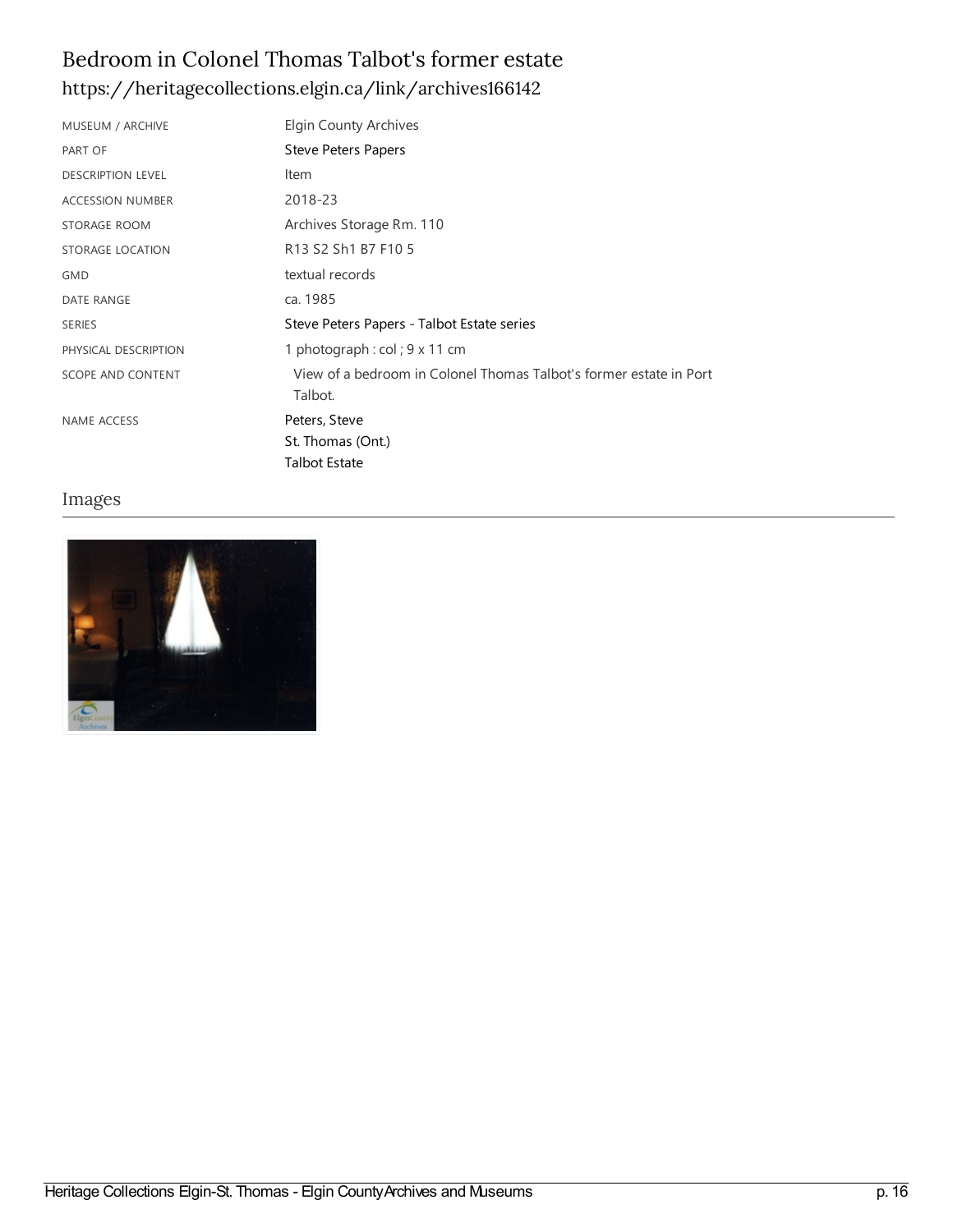## Central Elgin Collegiate Institute - Mural <https://heritagecollections.elgin.ca/link/archives49077>

| MUSEUM / ARCHIVE         | <b>Elgin County Archives</b>                                                                                                                                                                                                                                                                                                                                                                                                                                                                                                                                                                                                                                                                                                                                                                                                                                                                       |
|--------------------------|----------------------------------------------------------------------------------------------------------------------------------------------------------------------------------------------------------------------------------------------------------------------------------------------------------------------------------------------------------------------------------------------------------------------------------------------------------------------------------------------------------------------------------------------------------------------------------------------------------------------------------------------------------------------------------------------------------------------------------------------------------------------------------------------------------------------------------------------------------------------------------------------------|
| PART OF                  | St. Thomas Times-Journal fonds                                                                                                                                                                                                                                                                                                                                                                                                                                                                                                                                                                                                                                                                                                                                                                                                                                                                     |
| <b>CREATOR</b>           | St. Thomas Times-Journal                                                                                                                                                                                                                                                                                                                                                                                                                                                                                                                                                                                                                                                                                                                                                                                                                                                                           |
| <b>DESCRIPTION LEVEL</b> | Item                                                                                                                                                                                                                                                                                                                                                                                                                                                                                                                                                                                                                                                                                                                                                                                                                                                                                               |
| <b>ACCESSION NUMBER</b>  | 2008-01                                                                                                                                                                                                                                                                                                                                                                                                                                                                                                                                                                                                                                                                                                                                                                                                                                                                                            |
| STORAGE ROOM             | Archives Storage Rm. 105                                                                                                                                                                                                                                                                                                                                                                                                                                                                                                                                                                                                                                                                                                                                                                                                                                                                           |
| STORAGE LOCATION         | C8 Sh1 B1 F2 197                                                                                                                                                                                                                                                                                                                                                                                                                                                                                                                                                                                                                                                                                                                                                                                                                                                                                   |
| <b>GMD</b>               | graphic material                                                                                                                                                                                                                                                                                                                                                                                                                                                                                                                                                                                                                                                                                                                                                                                                                                                                                   |
| <b>DATE RANGE</b>        | 1975                                                                                                                                                                                                                                                                                                                                                                                                                                                                                                                                                                                                                                                                                                                                                                                                                                                                                               |
| <b>SERIES</b>            | St. Thomas Times-Journal fonds - Central Elgin Collegiate Institute file                                                                                                                                                                                                                                                                                                                                                                                                                                                                                                                                                                                                                                                                                                                                                                                                                           |
| PHYSICAL DESCRIPTION     | 1 photograph: b&w 11 x 24.5 cm                                                                                                                                                                                                                                                                                                                                                                                                                                                                                                                                                                                                                                                                                                                                                                                                                                                                     |
| SCOPE AND CONTENT        | Black and white photograph used in St. Thomas Times-Journal article published November 19,<br>1975 with caption: "School Opening Commemorated - Murals depicting life in Elgin County,<br>painted by St. Thomas artist Clark McDougall were a highlight of the opening of Central Elgin<br>Collegiate Institute 21 years ago today (November 19, 1954). Part of the mural is shown above.<br>The mural covers three walls just inside the main entrance of the school and is about eight feet<br>above the floor." Subjects depicted in the mural include Old English Church (Old St. Thomas<br>Church), St. Thomas; the Great Western/Grand Trunk/Wabash Railroad trestle bridge across<br>Athletic Park, St. Thomas; Port Stanley harbour; and the an unidentified rural residence, possibly<br>either the Colonel Thomas Talbot Estate or Selldon, the McKay family residence at Payne's Mills. |
| <b>NAME ACCESS</b>       | St. Thomas (Ont.)<br>St. Thomas Times-Journal<br>Central Elgin Collegiate Institute                                                                                                                                                                                                                                                                                                                                                                                                                                                                                                                                                                                                                                                                                                                                                                                                                |
| <b>SUBJECT ACCESS</b>    | Newspapers<br>Schools                                                                                                                                                                                                                                                                                                                                                                                                                                                                                                                                                                                                                                                                                                                                                                                                                                                                              |